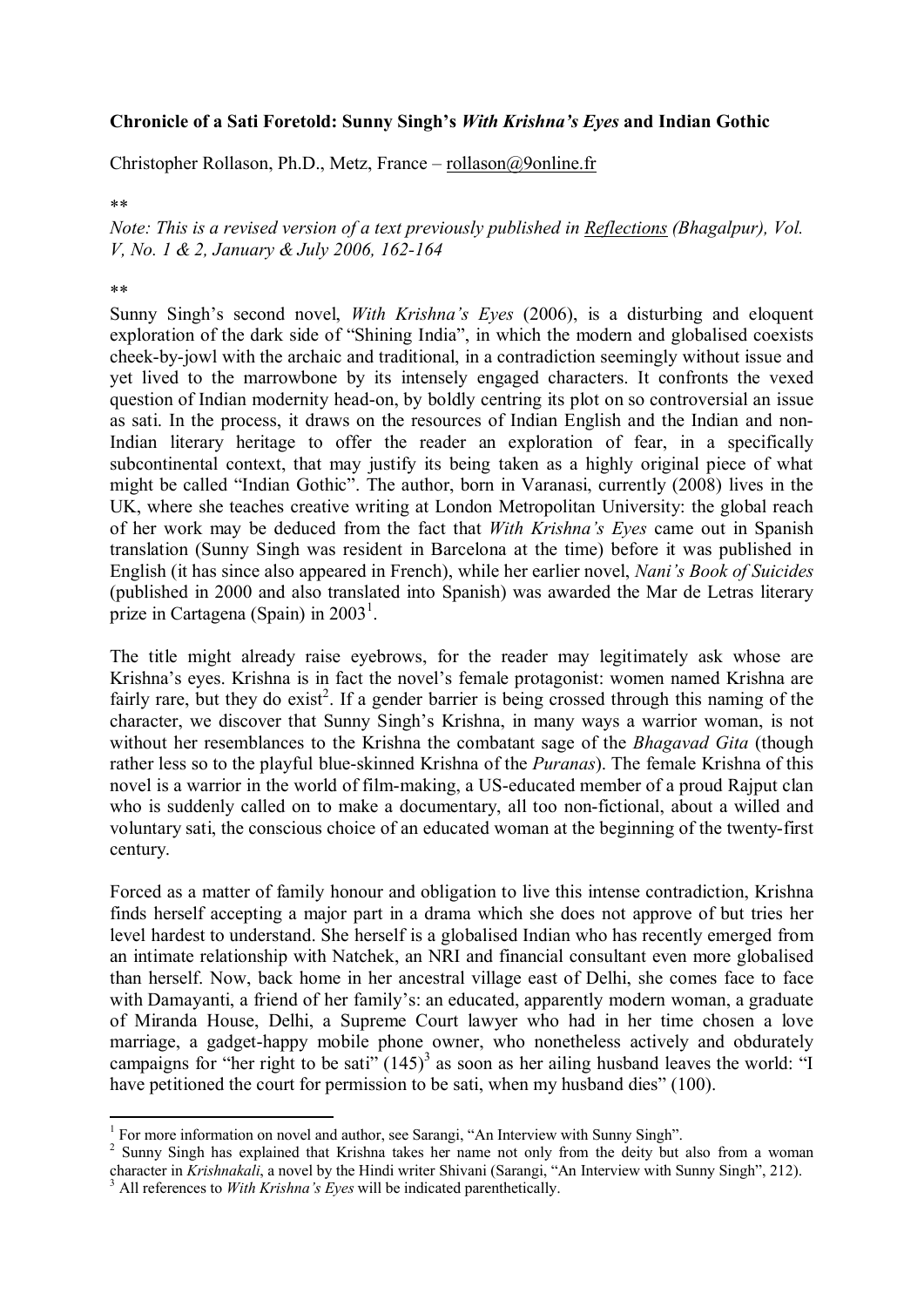The inevitability of Damayanti's sati is etched into the reader's consciousness from the very beginning – it is as certain to come to pass as the honour killing in Gabriel García Márquez's *Crónica de una muerte anunciada* (*Chronicle of a Death Foretold*), a novel to which Sunny Singh's tale bears some resemblance. Krishna is impressed again and again with its necessity, by the familial pressure that descends on her from her grandfather, her sanyasi uncle, and, from beyond the grave, the voice of her late grandmother. It is a lesson of dharma, of unquestioned and unquestionable duty, of loyalty to family and clan. It is also the manifestation of a harsh and literal reading of the *Bhagavad Gita* and the homilies of Krishna's divine namesake. Between this novel's lines, one may hear the reverberation of the sacred text's slokas, but we are talking about no benign or liberal interpretation of the concept of dharma. The voice of Krishna which we hear through and around the other Krishna is that which, in the *Gita*, declares sternly: "Through fixed devotion to Me, it is possible to know Me thus, O Arjuna, and seeing Me truly, to enter into Me, O vanquisher of foes" (*Bhagavad Gita*, 11-54). For Krishna's relatives and for Damayanti herself, living in such a world of "fixed devotion", the sati is as necessary as the elimination of the Kauravas. It is her grandmother who declares: "See Krishna, first we must do our duty. Follow dharma, and most times, it hurts. But to love something doesn't mean to give up dharma" (91). Her uncle sings to the same tune: "Do what you have to do. That is the dharma of a warrior, right?" (283). Under such pressure, the young and modern woman comes to a large extent to internalise the ancestral belief-system herself.

It is as if Krishna the film-maker had to go through the ultimate anguish of living someone else's sati under her own skin; and indeed, fear is a major element in the novel, signified as it happens through certain trappings of the Western Gothic transposed into the Indian context. Krishna has already lived through the trauma of 9-11, the quite literal explosion of American Gothic in all its darkness. Used to a New York where "two tall towers rose to the sky like the crowning jewels" (36), she suddenly comes to see the city as "a sinister killing place, full of smoke and death and suspicion" (41). Now, in India, Krishna is confronted with atavistic fears – "dark shadows that crowded my mind", "long tongues of flame that flickered at the edges of my vision" (226). When first she enters Damayanti's house, she finds herself in a darkly oppressive Gothic space that recalls Edgar Allan Poe's House of Usher, as first experienced by its fear-struck narrator: "I was led discreetly through gloomy carpet covered halls, where the ancient, heavy furniture lay carelessly scattered through the rooms" (in the House of Usher, "Dark draperies hung upon the walls. The general furniture was profuse, comfortless, antique and tattered. Many books and musical instruments lay scattered about"<sup>4</sup>). Damayanti, "on a low couch, leaning against the many cushions that were piled up behind her", greets Krishna like a second Roderick Usher (who, to receive the narrator who visits him, "arose from a sofa on which he had been lying at full length")<sup>5</sup>, to induct her into a world of ancestral oppression (98). Poe meets Rajput tradition, to generate an atmosphere of Indian Gothic that culminates in the scream that rises to the skies at the moment of the sati – a cry that is not Damayanti's but Krishna's, "my scream that went on and on, forever in my head" (289), and that might too recall how at the climax of "Usher" Roderick "shrieked out his syllables, as if in the effort he were giving up his soul"<sup>6</sup>.

Sunny Singh's novel does not neglect the sociological and ideological aspects of the sati issue – the saffron militants who demonstrate for Damayanti, the leftists and secularists who oppose

<u>.</u>

<sup>&</sup>lt;sup>4</sup> Poe, 'The Fall of the House of Usher", 142.

<sup>&</sup>lt;sup>5</sup> Poe, 'The Fall of the House of Usher", 142.

<sup>6</sup> Poe, 'The Fall of the House of Usher", 156.